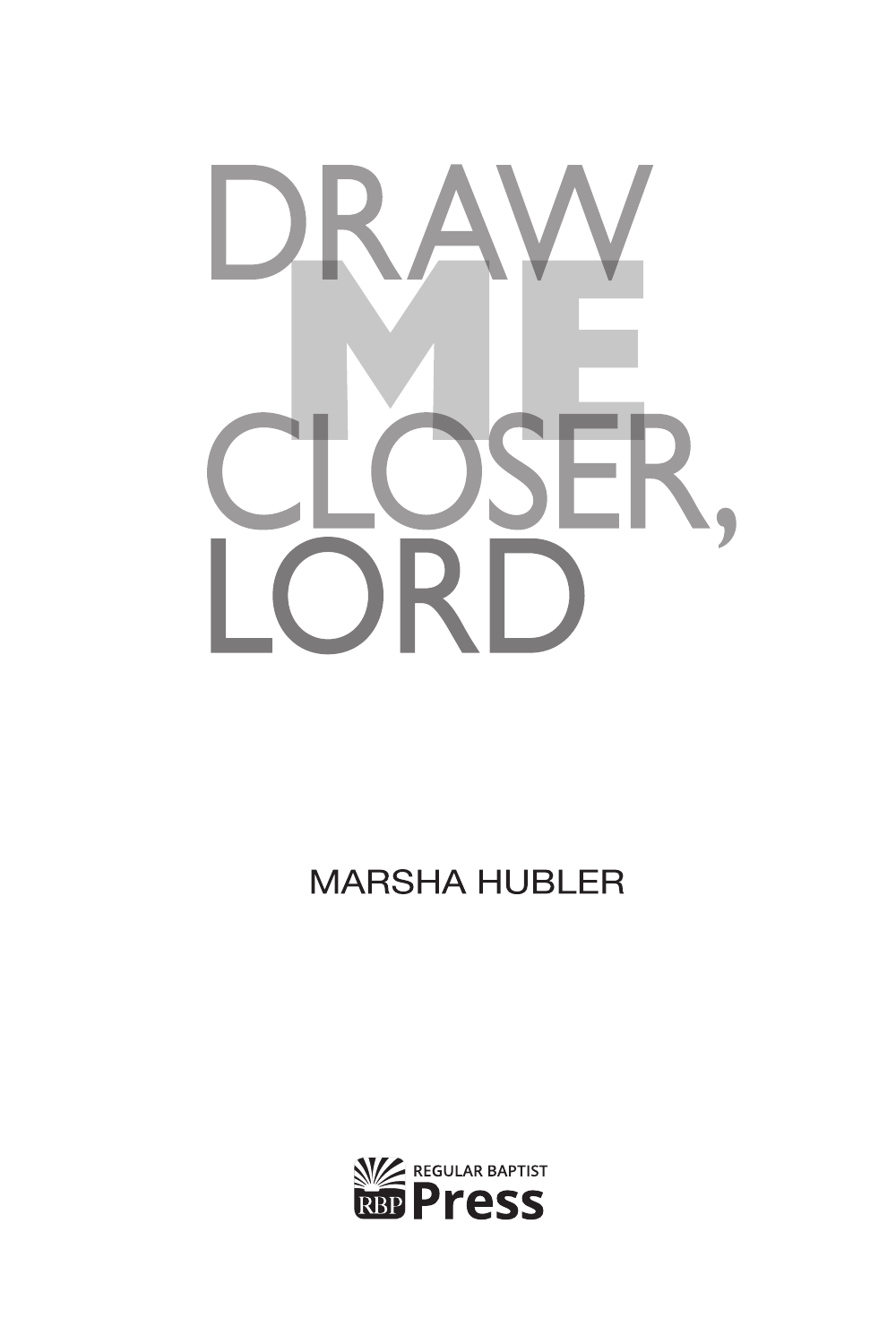*Dedicated . . .*

to the Lord Jesus Christ, Who taught us to pray.

*Draw Me Closer, Lord: A Woman's Guide to a Meaningful Prayer Life* © 2003 Regular Baptist Press • Arlington Heights, Illinois www.RegularBaptistPress.org • 1-800-727-4440 RBP5266 • ISBN: 978-0-87227-665-9

Sixth printing—2020

All rights reserved. Except as permitted under U.S. Copyright Law, no part of this publication may be reproduced, distributed, or transmitted in any form or by any means, or stored in a database or retrieval system, without the prior written permission of the publisher.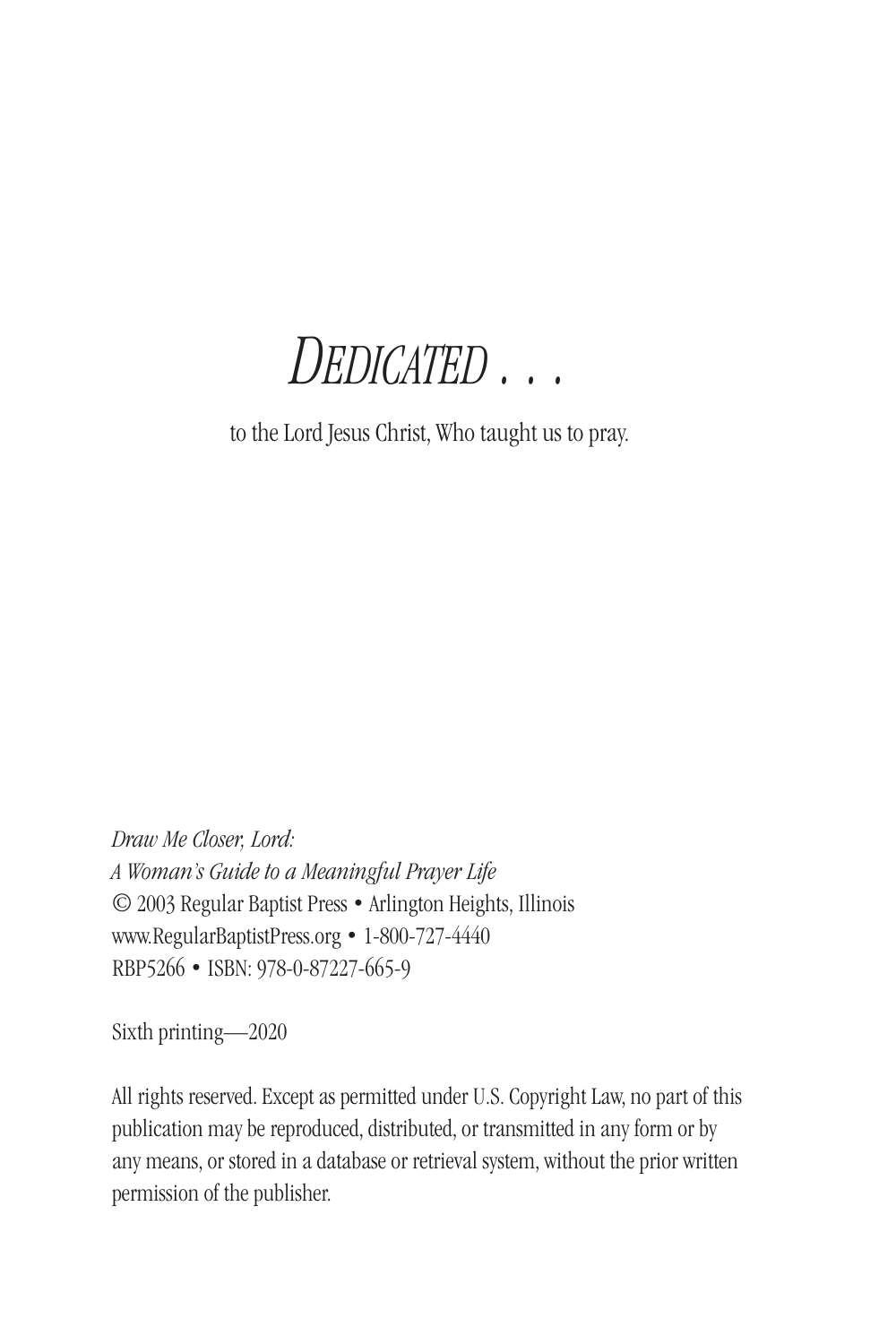## *Contents*

| Preface             |                                                                   |
|---------------------|-------------------------------------------------------------------|
| <b>LESSON 1</b>     |                                                                   |
| <b>LESSON 2</b>     |                                                                   |
| LESSON <sub>3</sub> |                                                                   |
| LESSON 4            |                                                                   |
| LESSON 5            | Your PART in Prayer $\dots\dots\dots\dots\dots\dots\dots\dots$ 43 |
| LESSON <sub>6</sub> |                                                                   |
| <b>LESSON 7</b>     |                                                                   |
| <b>LESSON 8</b>     | <b>Turning Gossip Sessions</b>                                    |
|                     |                                                                   |
| LESSON 9            | If God Is Sovereign, Why Pray? $\dots \dots \dots \dots \dots 84$ |
| <b>LESSON 10</b>    |                                                                   |
|                     |                                                                   |
| Leader's Guide      |                                                                   |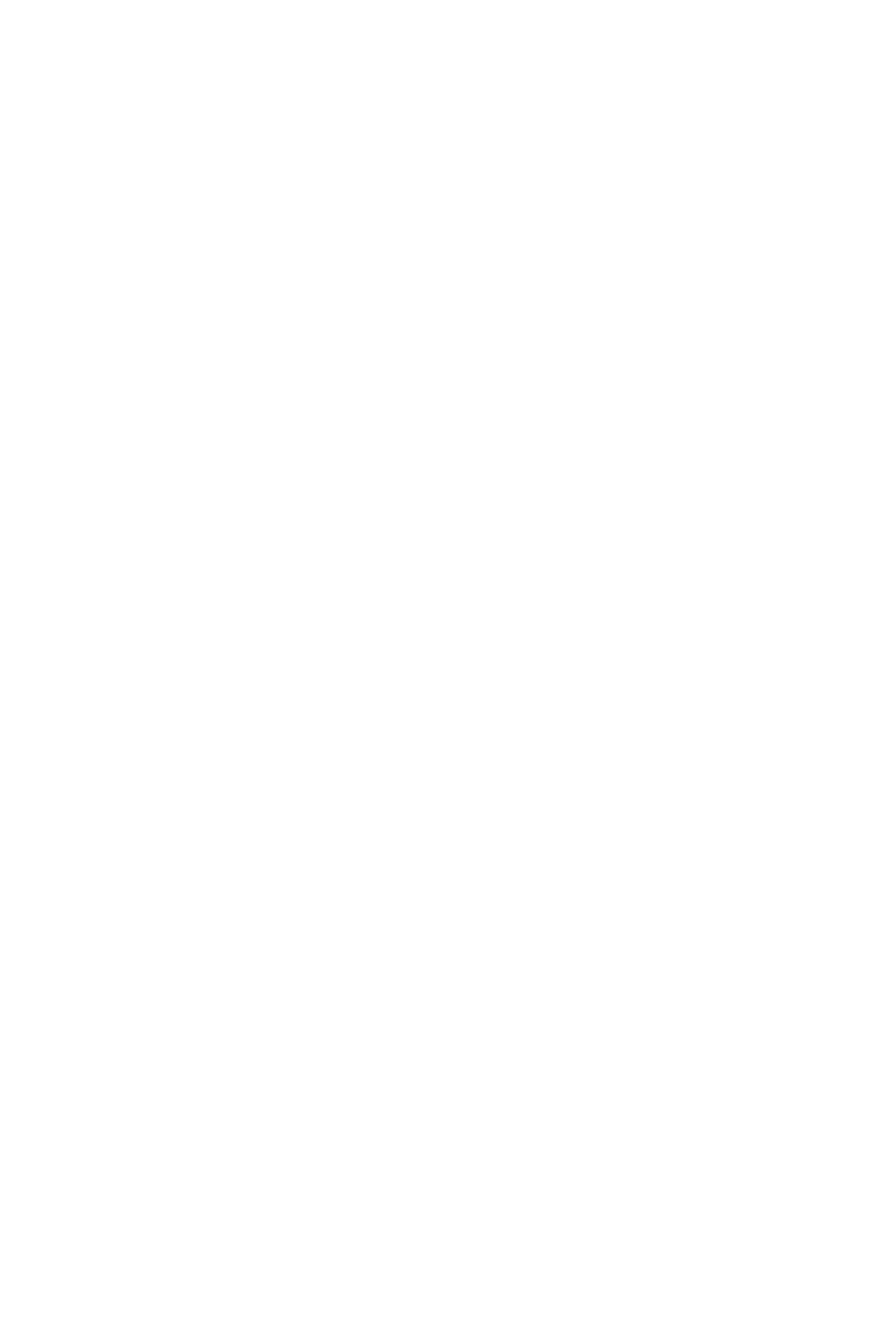## Preface

EDUCED TO ITS simplest definition, prayer is conversation. It is conversation between a child of God and the Heavenly Father. This is an amazing thought: God desires to have a personal relationship with us! This relationship is possible through the only Mediator between God and man, Jesus Christ. R

We tend to think that the heroes of the faith were different from us, but the Bible asserts that they were "subject to like passions as we are" (James 5:17). From Abraham—who conversed with God about the destruction of Sodom (Genesis 18)—to Paul and Silas—who prayed in a Philippian jail (Acts 16:25)—prayer has been an important part of believers' lives.

Down through the ages, God's people have been praying people. It was said of John Knox that his prayers "terrified tyrants." Martin Luther said he had so much to do that he had to spend three hours a day in prayer.

The supreme example of prayer is the Lord Jesus Himself. The Gospels record the prominence of prayer in His life from the start of His ministry (Mark 1:35) all the way to the Cross (Luke 23:46).

Is it your desire to draw closer to the Lord and enjoy a meaningful prayer life? We can learn from the Scriptures how to fulfill that desire. May this study lead each of us to a more disciplined, purposeful, and fulfilling prayer life!

Prayer changes things. It changes people. Will you allow prayer to change you?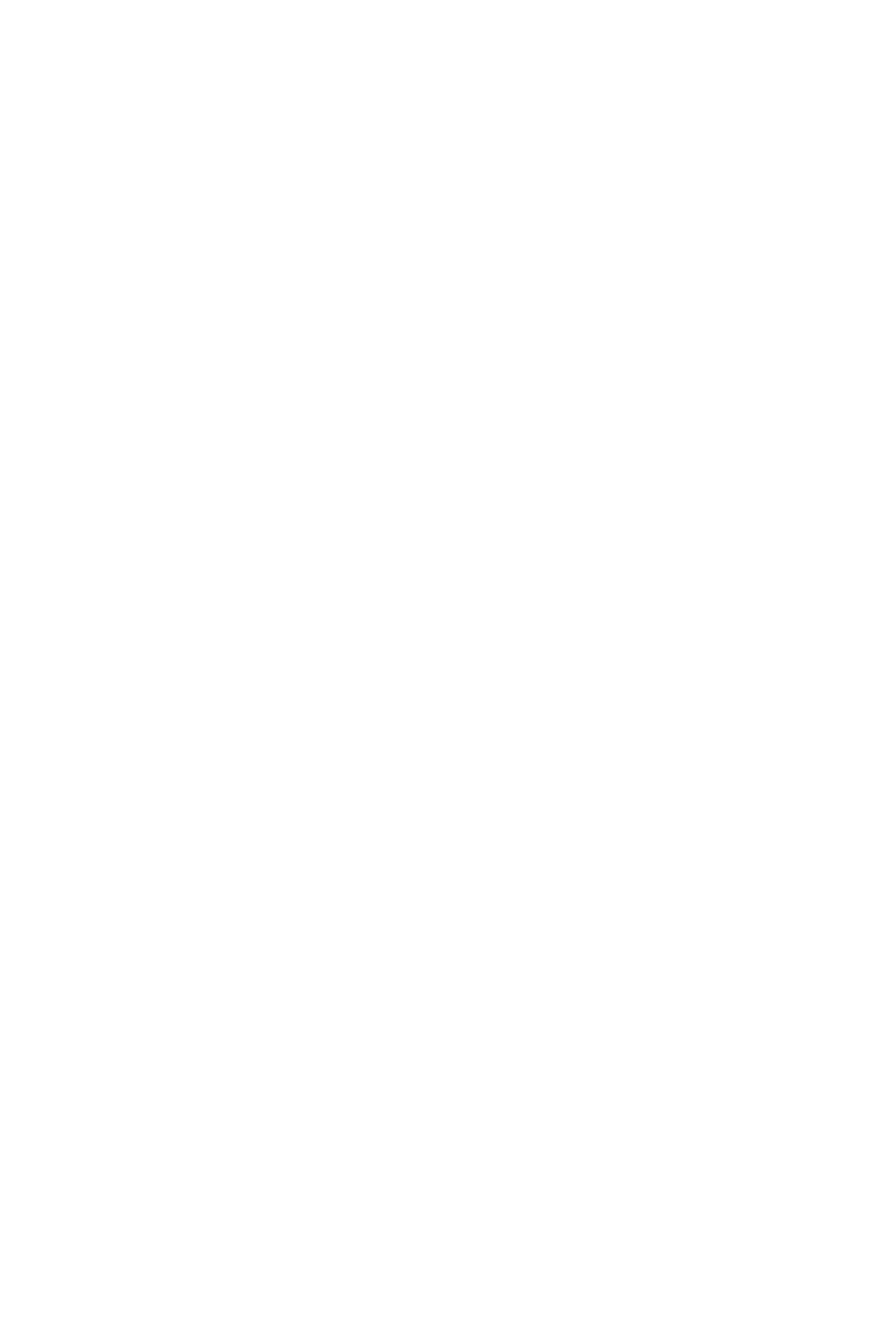#### LESSON

## 1

### The Privilege of Prayer

*"But if we walk in the light, as he is in the light, we have fellowship one with another, and the blood of Jesus Christ his Son cleanseth us from all sin" (1 John 1:7).*

id you know that the presidential fund-raiser was held in a private home just a couple of miles from D YOU KNOW that the presidential<br>fund-raiser was held in a private<br>home just a couple of miles from<br>here? I can't imagine having the president of the United States in my house! I'd have to clean for a year!" exclaimed Cheryl to her friend.

That would be quite a privilege, wouldn't it? To have a famous person visit us is probably something most of us don't even dream about. But have you ever considered that you can have a privilege far greater than that enjoyed by the family who hosted the presidential fund-raiser? You can have an audience with the God of the universe! In fact, God wants you to come to Him! Let's look at what God's Word says about this awesome privilege, the privilege of prayer.

Since the beginning of time, when God made Adam and Eve and placed them in the beautiful Garden of Eden, the Creator has desired to have fellowship, or companionship, with the ones He made from the dust of the earth. The first two humans had the highest privilege ever awarded to mankind: walking and talking with the Lord, Who had created them for that very reason.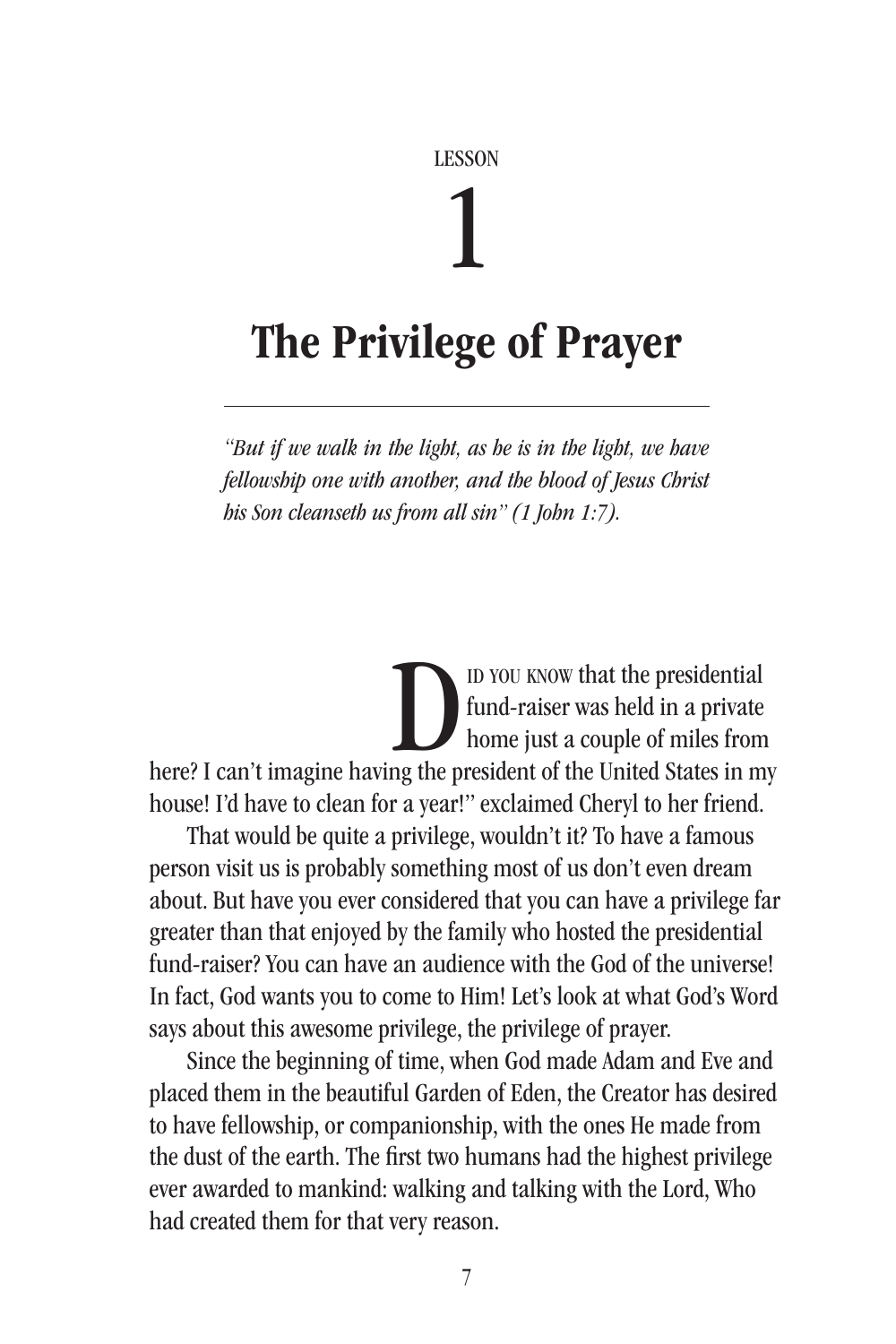But Satan, in the form of a serpent, tempted the first couple, and Adam and Eve sinned. Genesis 3:8 tells us that when the man and woman heard the voice of the Lord God, they hid themselves instead of running into His arms, begging for forgiveness and restoration of fellowship. Because of their sin, they were driven from the Garden and were separated physically from God's holy presence.

Ever since that terrible day, sin's curse has infected mankind like a terminal disease, bringing physical and spiritual death. "Wherefore, as by one man sin entered into the world, and death by sin; and so death passed upon all men, for that all have sinned" (Romans 5:12). Every human being except Jesus Christ, the perfect Son of God, has been born in sin, automatically separated from the Father. "Behold, I was shapen in iniquity; and in sin did my mother conceive me" (Psalm 51:5). Sin is the great separator. It not only has alienated us from God on this earth, but it also has set us on the path of self-destruction toward an eternity in Hell separated from Him.

1. Read Genesis 3:8–10. How did Adam and Eve feel about their relationship with the Lord after they willfully sinned?

But there is good news. Even before He laid the foundation of the universe, God, in His infinite wisdom and foreknowledge, knew that people would sin. Therefore, He planned for people to be able to fellowship again with Him by allowing them to repent of sin and trust in a Savior Who would come to conquer sin and death.

Genesis 3:15 is God's first promise of a Redeemer. Eve's "seed" would "bruise" the head of the serpent, or defeat Satan and all of his evil forces. God's own Son, Jesus Christ, became our Mediator, the only way for us to approach the throne of God.

2. Read Genesis 3:21–24. The first blood sacrifice of an animal by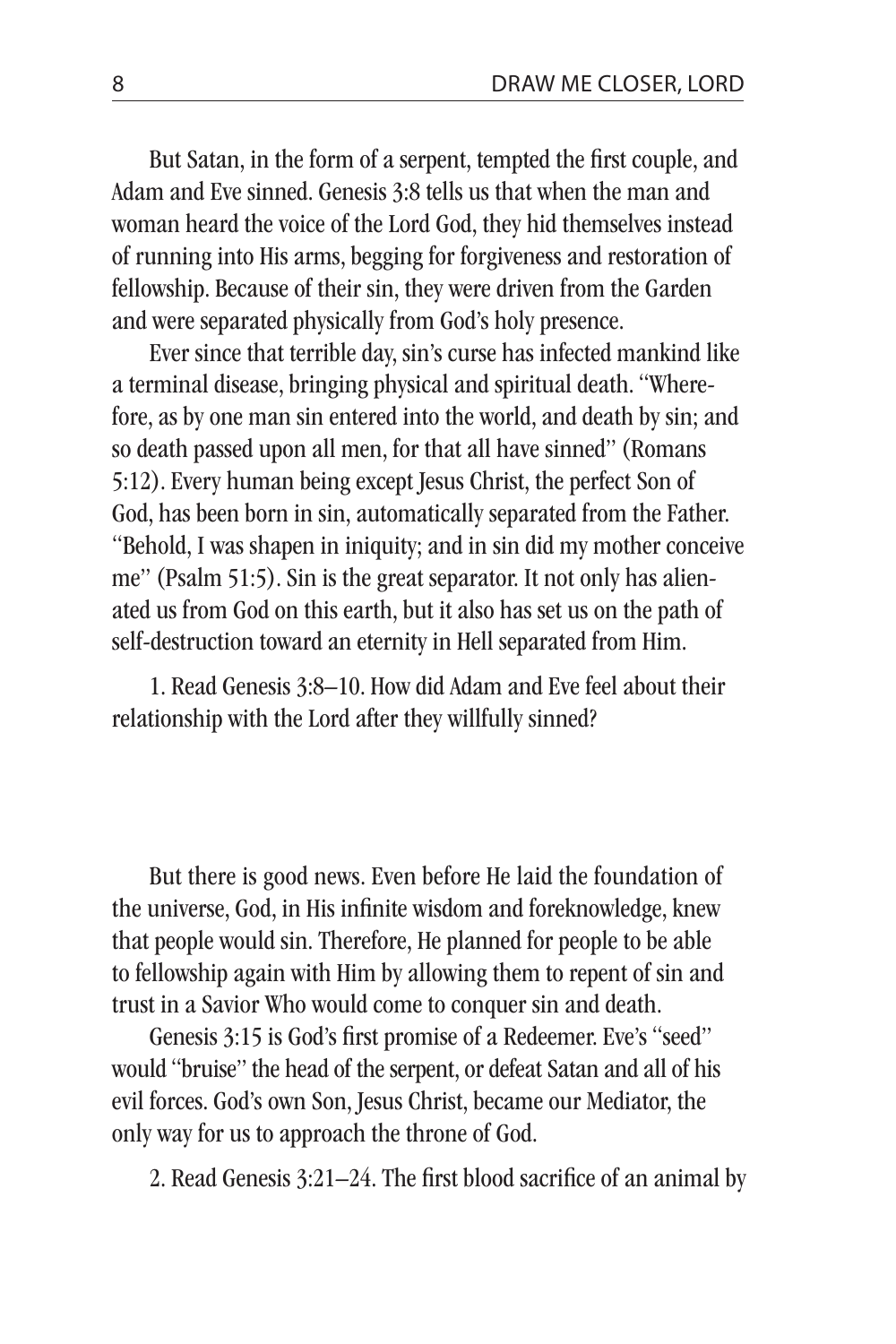God Himself covered Adam and Eve's nakedness. Describe their new relationship with God.

Ever since Adam and Eve sinned, we humans have struggled with a rebellious nature and the emptiness that goes with it. We have tried to satisfy ourselves with material possessions, fame, or human relationships, which are often shallow and crumble at the slightest offense. The emptiness can be filled only by the love of a personal and caring God. And the longing for peace is satisfied only when people yield to God and seek to know Him through His Word and prayer. But fellowship with God is often the farthest thing from their minds.

3. What does 1 Corinthians 2:14 tell us about the "natural" (unsaved) person's opinion of the things of God?

4. Read 1 John 2:1 and 2. Look up the meaning of "advocate" and "propitiation," and explain these verses in your own words.

Because of Christ's willingness to offer Himself as the only perfect sacrifice for our sin and become our "lawyer," our fellowship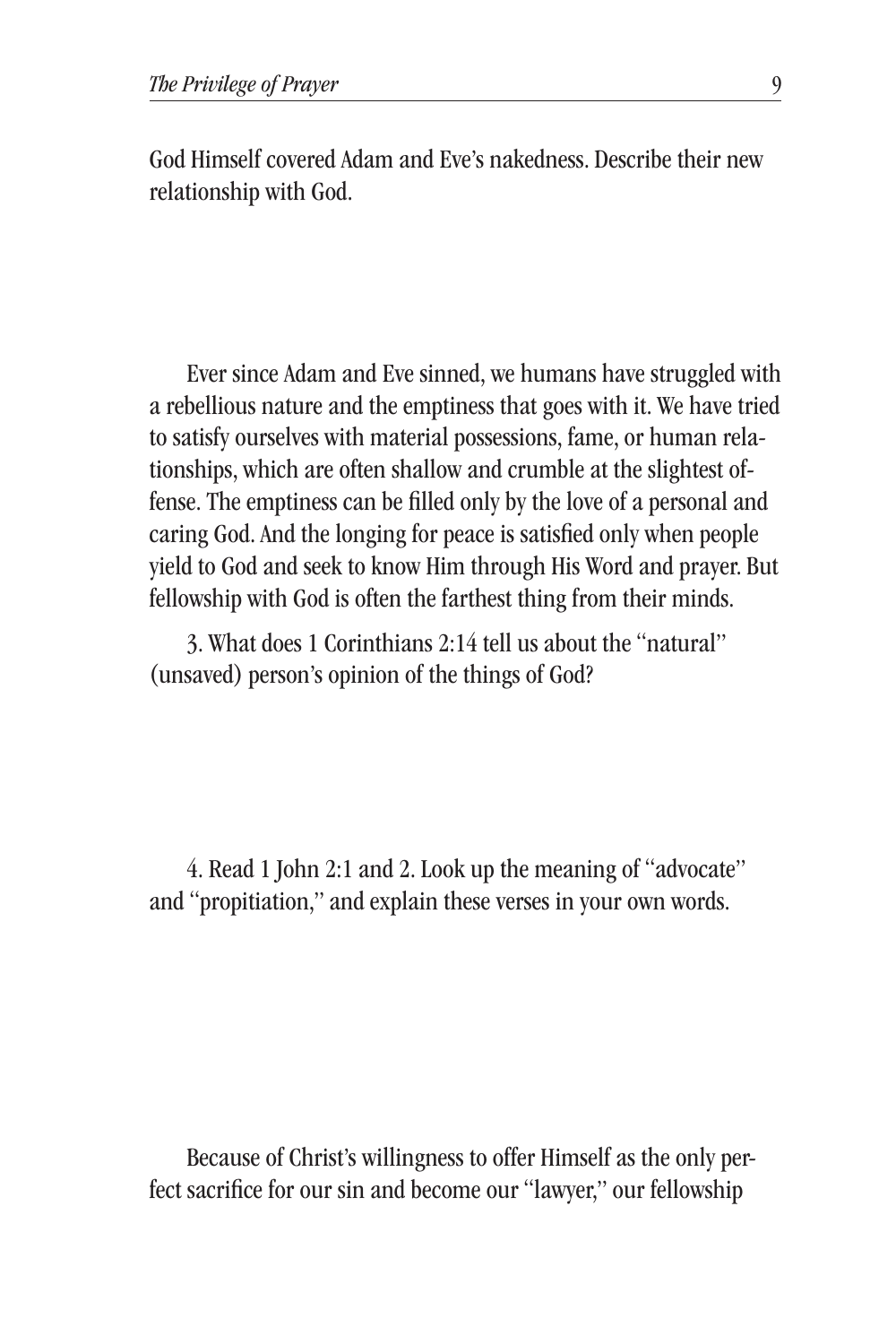with God can be restored when we receive Christ as our Savior (John 1:12). Not only are we born into His family, but we also are given eternal life. The sin that separated us from a holy God is washed away, cleansed by the blood of His Son. His righteousness covers our own "filthy rags" of good works.

Do you desire intimate fellowship with a loving God? If you have never received Jesus Christ as your Savior, you do not have the privilege of approaching God's throne through prayer as one of His children. You have no advocate. But today you can ask Him to save you, and you can become part of the family of God. You might want to pray something like this: "Dear God, I know I am a sinner. I realize I need Your forgiveness. I believe Your only Son, Jesus Christ, died in my place on the cross for my sins. I receive Christ as my Savior. Thank You for hearing my prayer."

If you have asked the Lord to save you, record the date and tell someone about the life-changing decision you have made. Welcome to God's family! Eternal life, peace, and access to God's throne are now yours.

5. Read Hebrews 10:17–19 and 1 John 1:7. Summarize these verses in your own words.

What happens when we sin after we become God's children? We do not lose our position in His family, but we break our fellowship with our Father. Like Adam and Eve, we may choose to run and hide from God. But the Heavenly Father loves us and gives us the opportunity to restore our relationship with Him.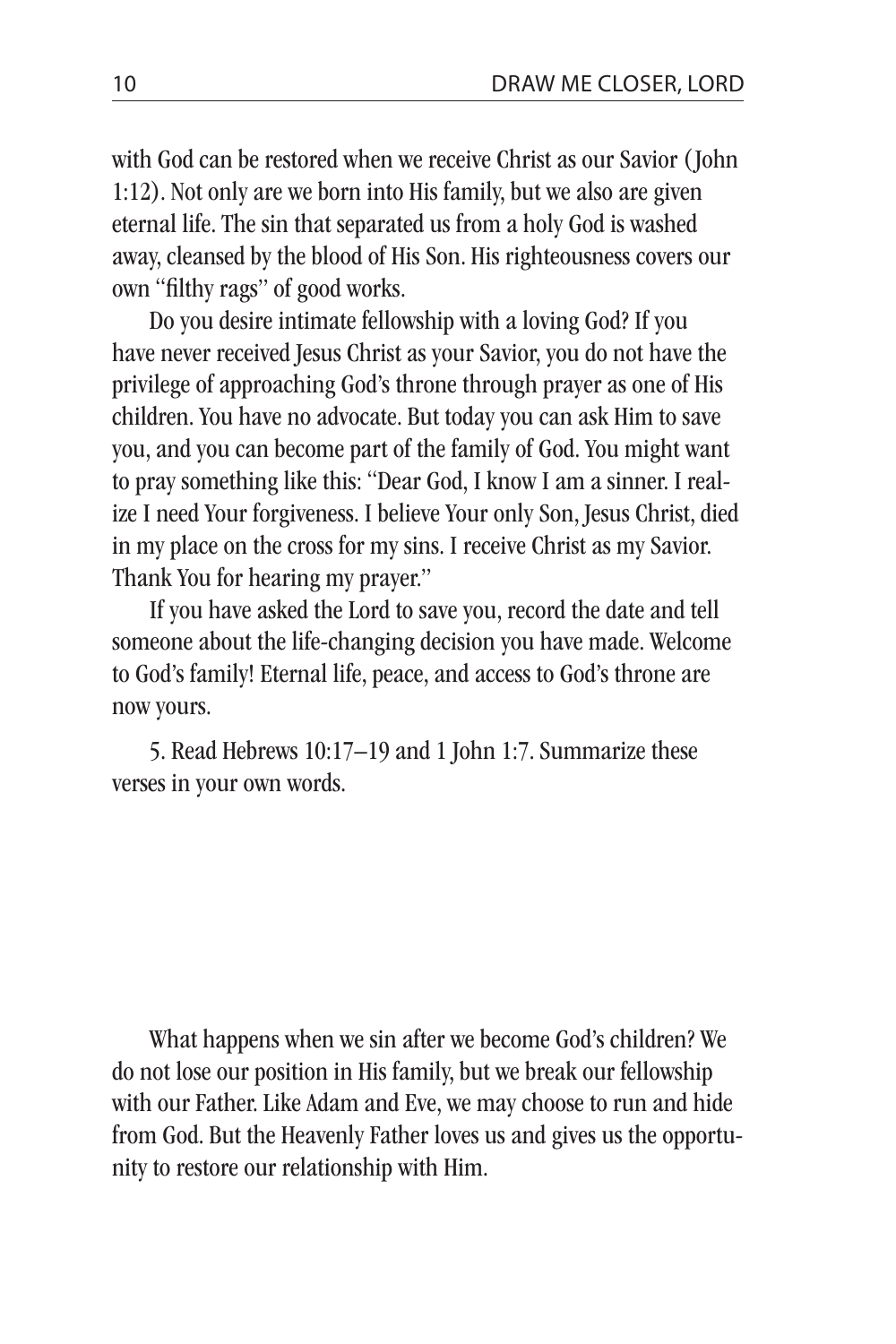6. Read 1 John 1:9. (a) According to this verse, what do we need to do when we sin?

(b) What does the verse promise that God will do?

7. Summarize the promises in the following verses. (a) 2 Chronicles 7:14

(b) Psalm 3:4

(c) Jeremiah 31:3

8. What does Job 23:12 say about the importance of fellowship with our Heavenly Father through His Word?

As we daily fellowship with the Father, He gives us strength and guidance. If the God Who rules the universe loves us so much and is concerned about our most trivial needs, shouldn't we make it our goal to spend time with Him each day?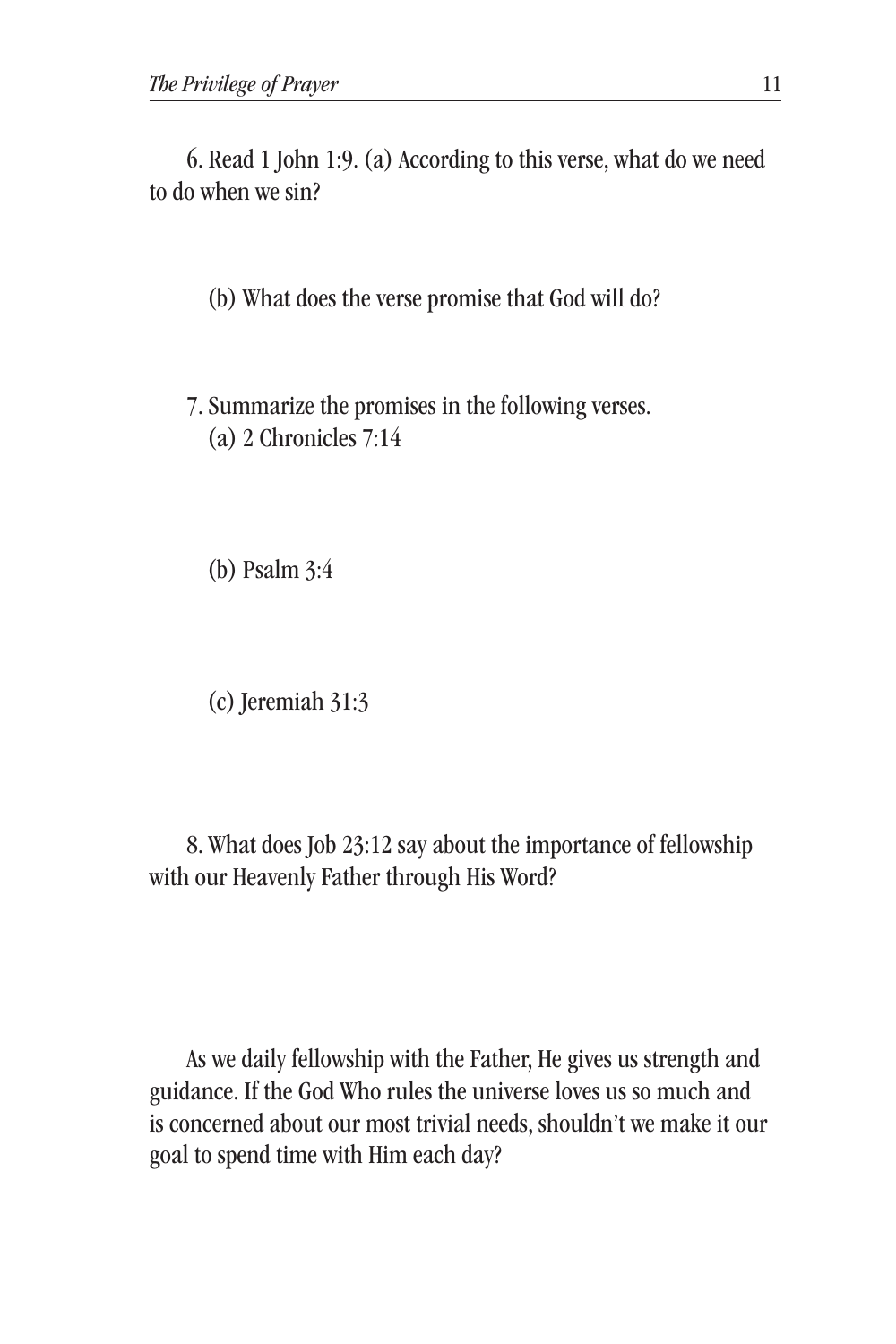9. How does the Bible present God's concern for us and our needs? Read Luke 12:6 and 7.

"But I don't have time to pray," you might say; or, "I'm involved in ministry." Maybe you have complained, "I'm a mother with three small children. I don't even have time to eat!" God knows all about our schedules, and He cares. If your heart is willing and you endeavor to make the time, God will honor your effort. Your decision will not be without its struggles; but its rewards will have temporal (here and now) and eternal results. In moments of fellowship with God, we find that our hearts are cleansed, that He gives direction through His Word, and that we have peace in the midst of the storms of life.

10. Read each of the following verses and note some reasons why we should pray.

(a) Luke 6:12

(b) Luke 18:1

(c) James 5:13–15

(d) Psalm 39:4, 7

(e) Psalm 65:2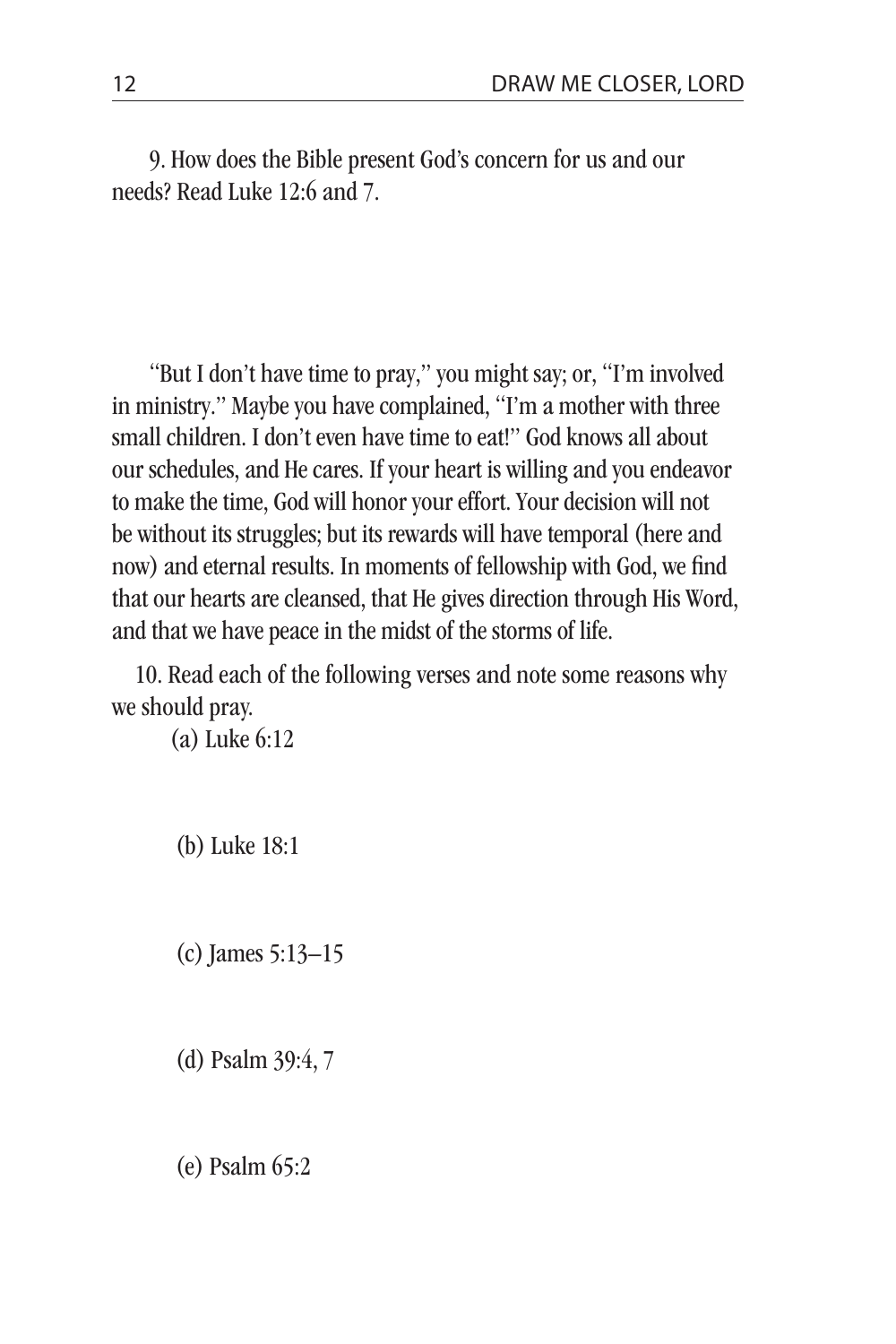11. List some things that may keep you from your daily prayer time.

12. How can you rearrange your schedule to reserve a special time for prayer?

13. What happens when we try to go through the day without God's help and guidance?

Prayer is a gift from God for our benefit. As we cast our burdens on the Lord, He gives us strength to mount up as eagles, to spiritually "soar" above our troubles, and to gain victory over them.

14. What does Isaiah 40:31 tell us?

Prayer is a twofold process. It involves listening to our Father as well as pouring out our hearts to Him. He is able to minister to us during these quiet moments.

15. How does God minister to our quieted spirits? (a) Psalm 46:10

(b) Isaiah 57:15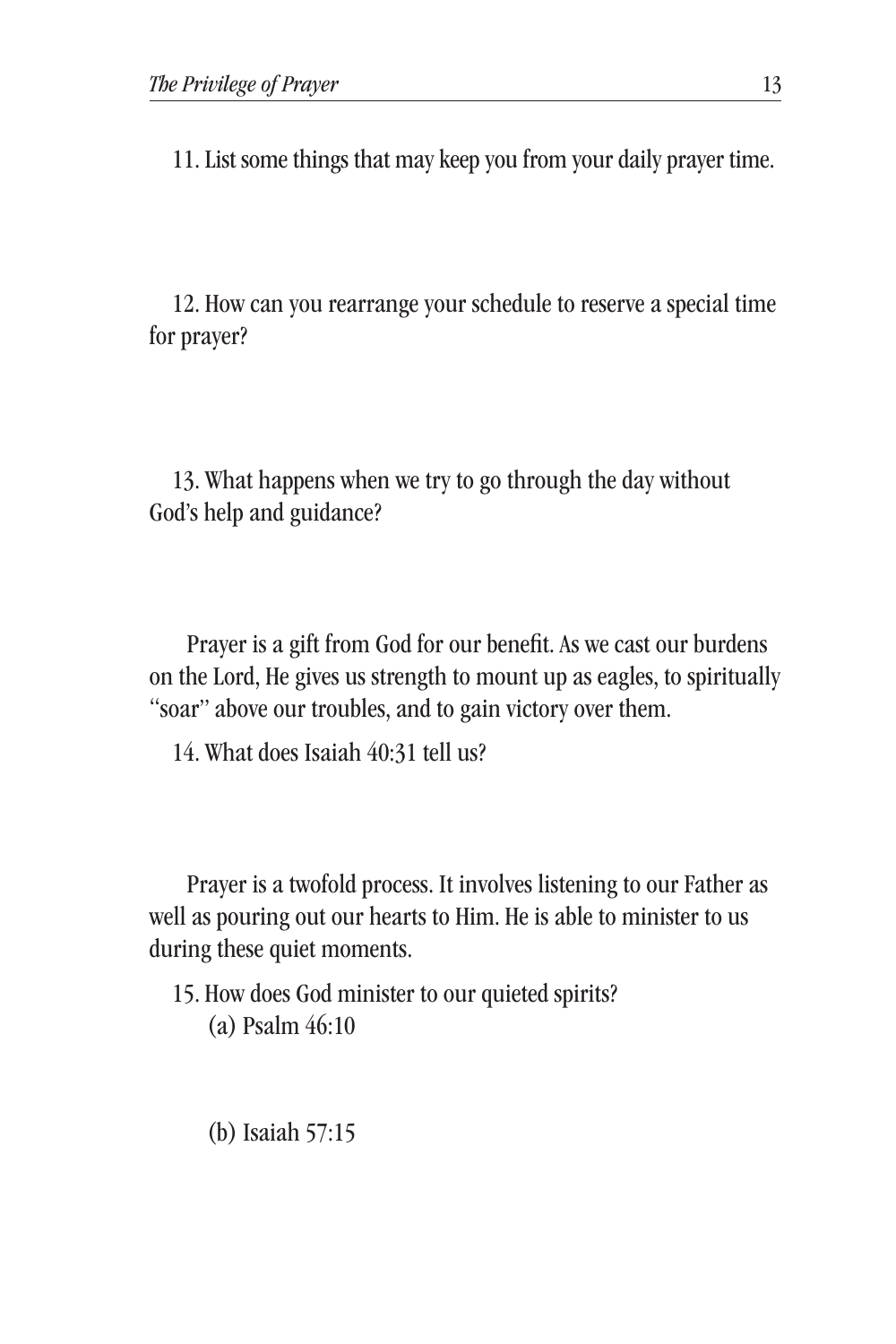16. How does God respond when we pour out our hearts to Him? (a) Psalm 34:15, 17, 18

(b) Psalm 55:22

Victorious Christians know that time alone with God becomes a source of power from the throne of grace. And they know the truth of James 5:16: "The effectual fervent prayer of a righteous man availeth much." The time that we have with our Creator gives strength for today and hope for tomorrow. Prayer is the key to spiritual success. Prayer is the privilege we have as God's children.

> The privilege of prayer every morning 'Tis sweet as the fragrance of rain, When I bring all my burdens to the Father, I know that He is always the same.

My heart—in such anguish—He touches And heals all the pain in my soul; He whispers, "Fret not, I still love you"; His words gently render me whole.

I reach out to Heaven for answers To questions that trouble me so; The still, small voice from the Spirit Gives peace, and contentment doth flow.